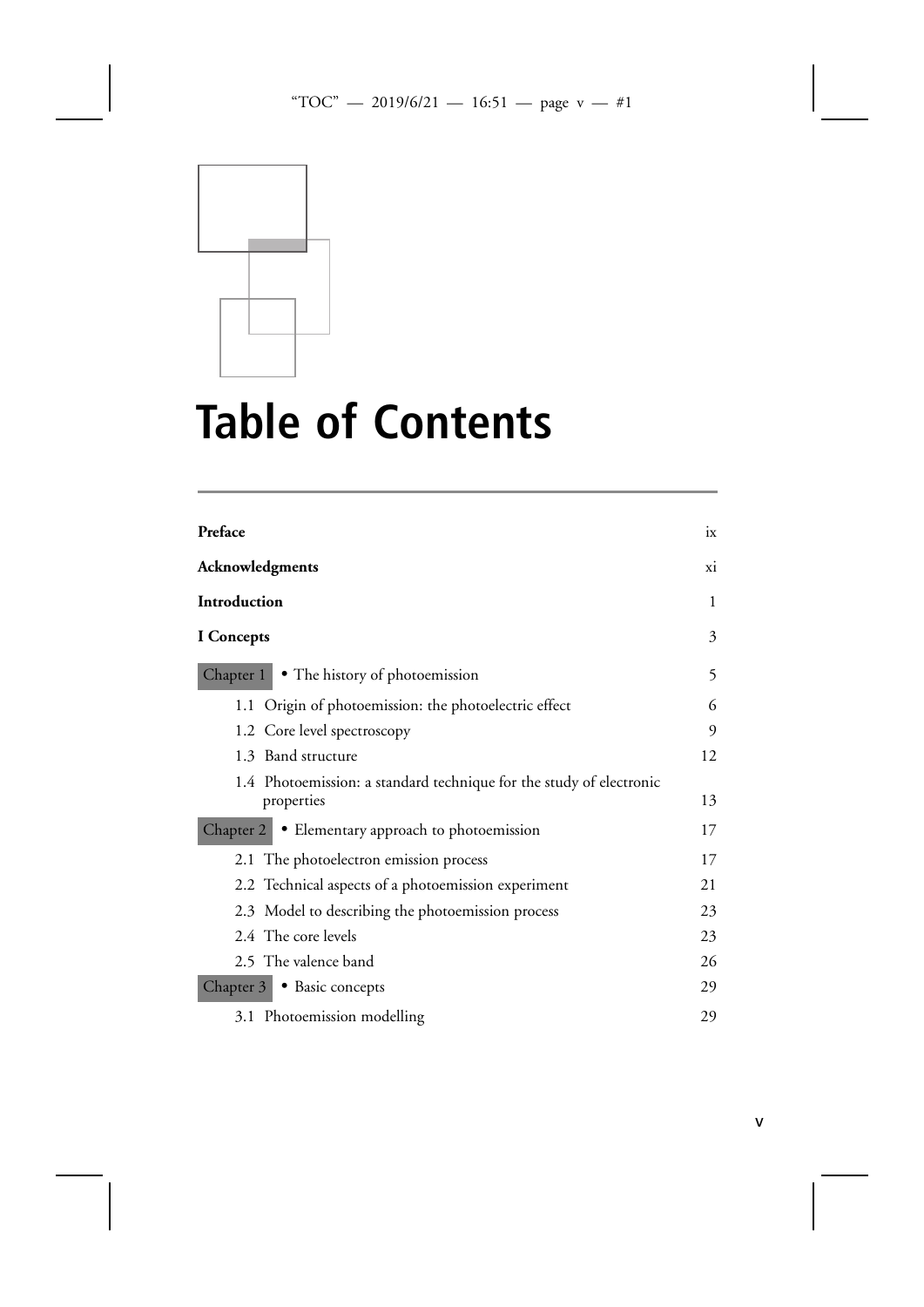|  | 3.1.1 Hamiltonian of the electron-photon interaction Hamiltonian<br>and transition probability | 29  |
|--|------------------------------------------------------------------------------------------------|-----|
|  | 3.1.2 Qualitative approach: nearly-free electrons                                              | 33  |
|  | 3.1.3 Qualitative approach: core levels                                                        | 42  |
|  | 3.1.4 The one-step and the three-step models                                                   | 47  |
|  | 3.1.5 The three-step model                                                                     | 48  |
|  | 3.2 Detailed analysis of valence states: N-body approach.                                      | 56  |
|  | 3.2.1 Fermi liquid and quasi-particles.                                                        | 56  |
|  | 3.2.2 Many-body formalism                                                                      | 57  |
|  | 3.2.3 Illustrations.                                                                           | 68  |
|  | 3.2.4 Selection rules and symmetry                                                             | 72  |
|  | 3.2.5 Matrix elements.                                                                         | 76  |
|  | 3.2.6 Temperature dependence                                                                   | 86  |
|  | 3.3 Detailed analysis of core levels                                                           | 90  |
|  | 3.3.1 Core level line shape in metals                                                          | 91  |
|  | 3.3.2 Multiplet effects                                                                        | 94  |
|  | 3.3.3 Satellite structures                                                                     | 97  |
|  | 3.3.4 Selection rules for core level photoemission                                             | 102 |
|  | 3.3.5 Cross section                                                                            | 103 |
|  | 3.4 Related processes                                                                          | 106 |
|  | 3.4.1 Auger spectroscopy                                                                       | 106 |
|  | 3.4.2 Photoelectron diffraction                                                                | 109 |
|  | 3.4.3 Resonant photoemission                                                                   | 114 |
|  | 3.4.4 Two-photon processes                                                                     | 120 |
|  | 3.4.5 Inverse photoemission                                                                    | 123 |
|  | Chapter 4 • Experimental techniques                                                            | 129 |
|  | 4.1 Ultra-high vacuum                                                                          | 129 |
|  | 4.2 Micromechanics                                                                             | 131 |
|  | 4.3 Photon sources                                                                             | 132 |
|  | 4.3.1 Discharge lamps                                                                          | 132 |
|  | 4.3.2 X-ray tubes                                                                              | 134 |
|  | 4.3.3 Laser photoemission: ultra-high resolution and dynamical<br>studies                      | 136 |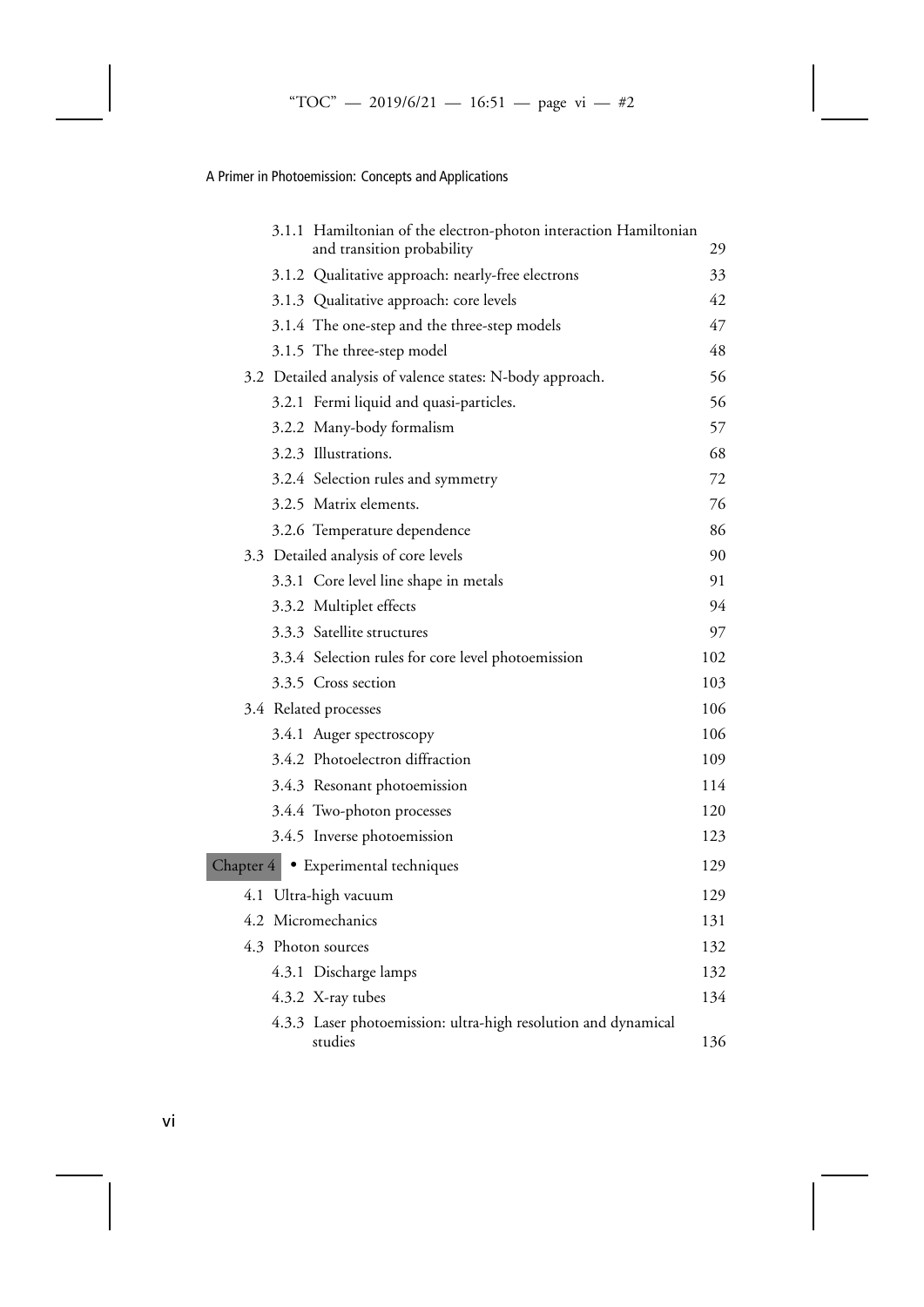| 4.3.4 Synchrotron radiation and beam lines       | 140 |
|--------------------------------------------------|-----|
| 4.3.5 Free electron lasers                       | 153 |
| 4.4 Electron analyzers                           | 155 |
| 4.4.1 Cylindrical Mirror Analyzer                | 158 |
| 4.4.2 Hemispherical Analyzer                     | 159 |
| 4.4.3 Toroidal detectors                         | 161 |
| 4.4.4 High pressure electron detection           | 162 |
| 4.4.5 Time-of-flight detector                    | 162 |
| 4.4.6 Spin analyzers                             | 164 |
| 4.4.7 Photoemission microscope                   | 167 |
| <b>II</b> Applications                           | 171 |
| • Transitions from localized states<br>Chapter 5 | 173 |
| 5.1 Spectral shape of core level transitions     | 174 |
| 5.1.1 Auger transitions                          | 174 |
| 5.1.2 Photoemission transitions                  | 176 |
| 5.1.3 Spectra from complex core levels           | 180 |
| 5.2 Core level spectroscopy applications         | 186 |
| 5.2.1 Quantitative chemical analysis             | 186 |
| 5.2.2 Chemical shifts                            | 188 |
| 5.2.3 Composition profile under the surface      | 192 |
| 5.2.4 Coverage estimation                        | 193 |
| 5.2.5 Growth kinetics                            | 194 |
| 5.2.6 Dichroism in photoemission                 | 196 |
| · Photoelectron diffraction<br>Chapter 6         | 199 |
| 6.1 Experimental techniques                      | 199 |
| 6.2 Methods for structural determination         | 201 |
| 6.2.1 Direct methods                             | 201 |
| 6.2.2 Comparative methods                        | 204 |
| 6.3 Photoelectron diffraction examples           | 209 |
| • Dispersion relations<br>Chapter 7              | 217 |
| 7.1 Experimental data representation             | 218 |